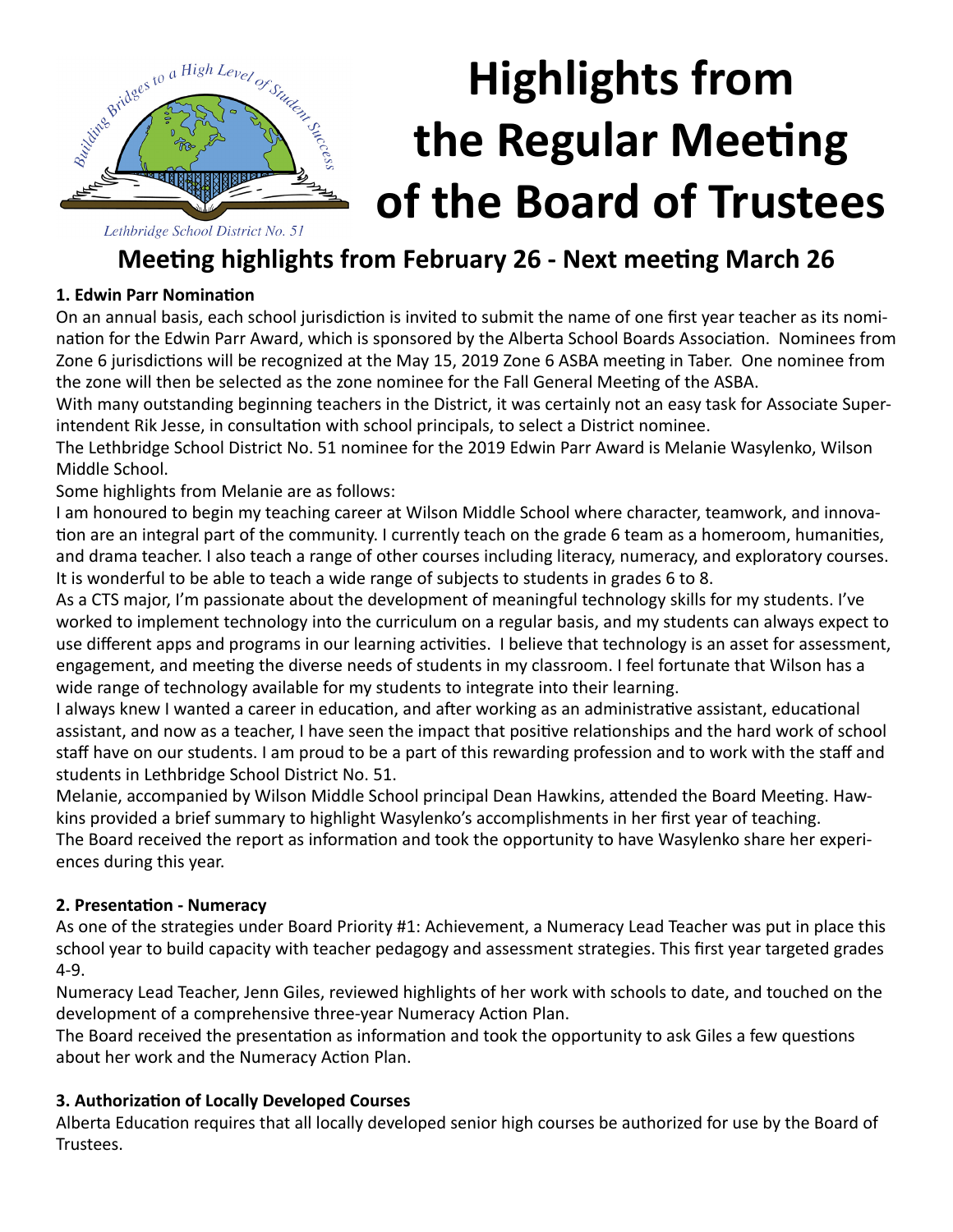#### **3. Authorization of Locally Developed Courses**

The following International Baccalaureate Courses have had their end dates extended to align with the Diploma Programme Curriculum Development and Review Cycle from the International Baccalaureate Organization. The courses are as follows:

Biology (IB) 35 for 3 credits acquired from Edmonton School District No. 7 has had its end date extended from August 31, 2019 to August 31, 2022;

Chemistry (IB) 25 for 5 credits acquired from Calgary School District No. 19 has had its end date extended from August 31, 2020 to August 31, 2022;

Chemistry (IB) 25 for 3 credits acquired from Calgary Roman Catholic Separate School District No. 1 has had its end date extended from August 31, 2020 to August 31, 2022; and

Theory of Knowledge (IB) 35 for 3 and 5 credits, acquired from Calgary School District No. 19 has had its end date extended from August 31, 2020 to August 31, 2021.

The Board of Trustees approved the end date extensions of acquired International Baccalaureate courses Biology (IB) 35 for 3 credits to August 31, 2022, Chemistry (IB) 25 for 3 and 5 credits to August 31, 2022, and Theory of Knowledge (IB) 35 for 3 and 5 credits to August 31, 2021 as authorized by Alberta Education for continued use in all District High Schools.

#### **4. Atrieve (PowerSchool) HR/Payroll Re-implmentation Project**

The current Human Resources and Payroll software, Atrieve (PowerSchool) was originally implemented back in 2004-2005. Since this time, a number of process changes, package add-ins, and minor upgrades have been undertaken. As the District has grown significantly since original implementation and process and procedures have changed, the current configuration of the software has not kept pace in providing efficient, automated and streamlined processes that will provide employees with easy to understand information related to pay and benefits. The Human Resources and Finance departments have been working together to investigate solutions to current system concerns and through working with our current software provider, Atrieve, have determined that a complete re implementation of the software along with a review of business practices will be the best and most cost effective solution. This review was undertaken based on need and a letter of understanding related to method of pay signed with the 2017-2018 CUPE 2843 Collective Agreement.

The quote provided for professional services related to the re implementation project is

\$196,500 plus GST. New payroll processes should be complete for the start of the 2019-2020 school year. The District has allocated funds to Administration Capital Reserves for the costs of this project.

The Board approved the quote from PowerSchool for the Atrieve HR and Payroll re- implementation project in the amount of \$196,500, plus GST, from funds set aside in Administration Capital Reserves.

#### **5. Policy Review**

District policies are reviewed on a continuous basis to ensure they reflect the position of the Board. The Policy Advisory Committee has representation from the Board, District School Council, each of the employee groups, and District and school administration. At the Feb. 26 meeting, the following policies were reviewed:

502.5 Student Transportation, Bussing - Amendment

604.5 High School Course Sequence Transfers - Amendment

606.5 Educating Students at Home - Amendment

608.7 Sale of Student Supplies and Materials - Review

1003.5 Conducting Research - First reading

The Board adopted the revisions to the policy as presented by the Policy Advisory Committee. The policies can be found on Page 14 of the [AGENDA.](http://www.lethsd.ab.ca/documents/general/2019-02-26%20Board%20Meeting%20Agenda.pdf)

#### **6. Approval of Resource Purchases**

Over the past two years, the Board has supported literacy resources in our elementary schools. A request was made for intervention resource funding.

The Board approved the purchase of resources for literacy intervention at the elementary level in the amount of \$173,300 funded from operating funds.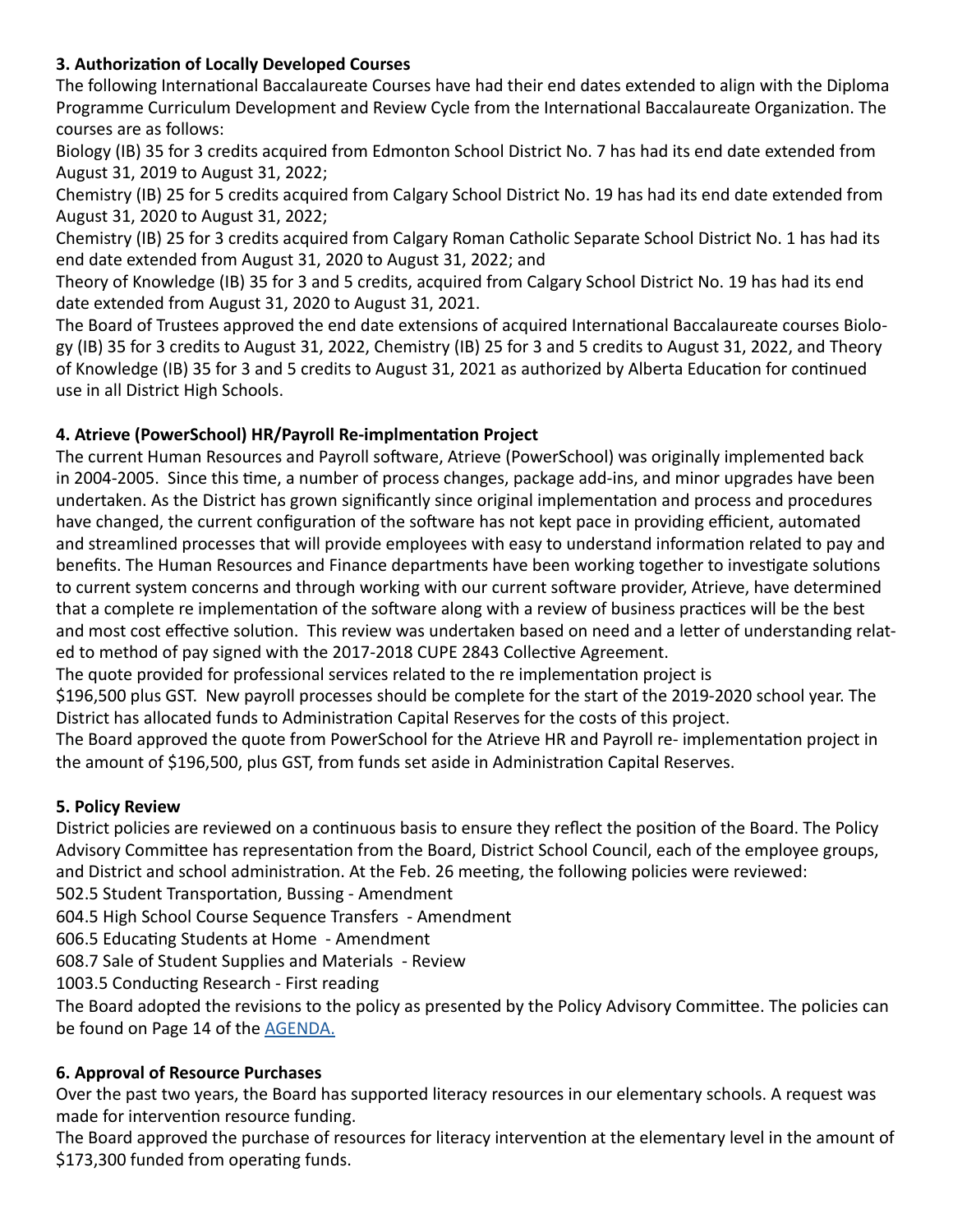#### **7. Approval of Resource Purchases**

A secondary interactive technology request was made, including projectors to replace the aging equipment. The Board approved the replacement of secondary interactive technology resources, in the amount of \$813,000, from operating funds. The motion also called for interactive technology resources to be included in the long term technology evergreening plan.

#### **8. Breakfast with the Board – March 5, 2019 – Lethbridge Christian School**

Lethbridge School District trustees have a long standing practice of visiting district facilities in order to better understand the operations at each site. Visits by trustees are truly appreciated by staff.

On a monthly basis trustees meet with the staff of one district site for a continental breakfast. The informal meeting provides an opportunity for staff to share highlights of their work with trustees. Additionally, trustees can share information about district initiatives and respond to questions staff members may have.

Breakfast with the Board has been scheduled at Lethbridge Christian School on Tuesday, March 5, 2019 from 7:30 – 8 a.m. followed by a tour of the school with Principal Les Greeno.

The Board received the report as information.

#### **9. Associate Superintendent Reports**

Christine Lee, Associate Superintendent, Business Affairs; Rik Jesse, Associate Superintendent, Human Resources and Morag Asquith, Associate Superintendent, Instructional Services, delivered their respective reports for the Board. To read the reports in full, see Page 25 of the [AGENDA.](http://www.lethsd.ab.ca/documents/general/2019-02-26%20Board%20Meeting%20Agenda.pdf)

#### **10. Board Priorities Report**

The District Office Leadership Team is committed to keeping the Board informed regarding progress in Board priority areas. An update on progress will be provided in the form of a report each month. The report can be found on Page 36 of the [AGENDA.](http://www.lethsd.ab.ca/documents/general/2019-02-26%20Board%20Meeting%20Agenda.pdf) The Board received the report as information.

#### **11. Acknowledgements of Excellence**

The Board has a long standing practice of acknowledging the efforts of students and staff whose commitment to excellence has resulted in outstanding achievement. Details of accomplishments of note are provided as information. Congratulations to the following District staff and students:

Wilson student Braeden Kremenik qualified to represent Alberta at the Canadian Age Class Long Track Championships (CACLT) for speed skating. This is his very first national competition and his first time as a member of Team Alberta. Competition takes place early February in Winnipeg.

LCI Grade 12 student Bryce Gallup placed second in Taekwondo nationals in the fall. In January he made the Canadian National Team and will be representing Canada at the International Taekwondo Federation World Championships in Inzell Germany in April.

Immanuel Christian Secondary School Grade 6 student, Moriah Van't Land won Gold in figure skating at the 2019 Special Olympics Winter Games in Calgary in February.

Chinook High School teacher, Ard Biesheuvel will be inducted into the Lethbridge Sports Hall of Fame at their 2019 Induction Banquet and Ceremony on May 3, 2019 at the Canadian Western Bank Lounge at the Enmax Centre. Ard is being recognized for his devotion over 25 years to the development of volleyball players in Southern Alberta.

#### **12. Snacks with the Superintendents – March 5, 2019 – Dr. Probe School**

At the beginning of each school year, Executive Council members are designated as school liaisons for each of the District schools. As a liaison, the Executive Council members represent the District at school functions. It has also been a long standing practice for Executive Council members to visit schools and classrooms on a regular basis, observing first-hand the activities that take place in the school. Visits by Executive Council members are appreciated by staff.